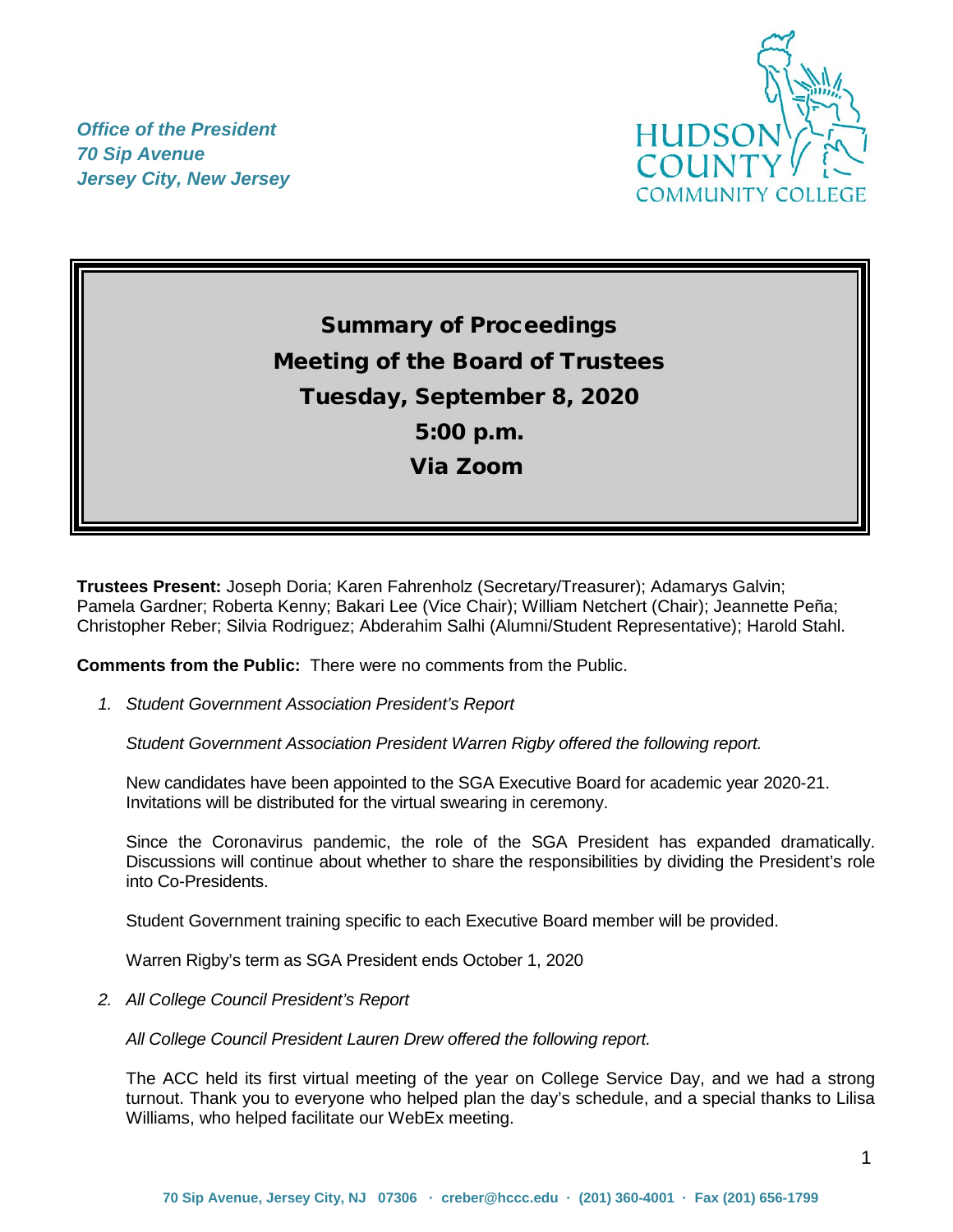The ACC Standing Committees began meeting last week and have set their major agenda items for the semester. Here is what they are planning to work on.

Over the summer, the Academic Affairs committee members helped to put together a COVID-19 syllabus statement for students taking on-ground classes. They are now reviewing a DEI statement for the syllabi and are hoping to present a draft in October. The committee will also be taking another look at the Classroom Recording Policy and evaluating how well it covers ITV and remote teaching. They will also be re-examining attendance policies in the context of new teaching modalities, as well as policies on Directed Self-Placement (DSP).

The Technology Committee will be focusing its efforts on making sure those who need technology are able to access it. They would like to build upon the Chromebook and laptop borrowing programs that currently exist to make sure that the appropriate technology resources can get into the hands of those who need them. They also will be evaluating how well various new classroom technology setups have worked.

The Student Affairs Committee will be revisiting the Childcare Task Force work, reviewing what has already been done, and taking into account the current situation. They are also discussing a possible student survey mid-semester to examine any possible roadblocks or struggles that have emerged in the given environment.

The Space and Facilities Committee will be circling back to initiatives that were paused in the spring, such as the vaping and smoking policy, and phase two of the recycling program, which involves education for the college community. Currently, the recycling program is on hold, and garbage cans are provided in rooms that are being used.

The Development and Planning Committee will be working on awarding the Johanna van Gendt Scholarship, in addition to considering opportunities to honor other members of the community with memorial scholarships. The committee also hopes to develop innovative ideas for virtual fundraising and strengthening connections to alumni.

The College Life Committee will be continuing to work with HR on initiatives such as Steps to Wellness and the New Employee Orientation; with the Center for Teaching, Learning, and Innovation and with the Office of Faculty and Staff Development on Toastmasters and ACUE; and with IT on Technology Training. They are also looking into the possibility of a virtual Paint & Sip event.

*3. President's Report*

*President Reber offered the following remarks.*

Good evening, Trustees, colleagues and guests.

As we approach the 19<sup>th</sup> anniversary of 9-11, a day in 2001 that changed our world and will never be forgotten, I ask you to join me in a moment of silence for all of the victims of that horrific event, including family members, first responders, and so many others in our regional, national and global communities.

*Moment of Silence*

Thank you.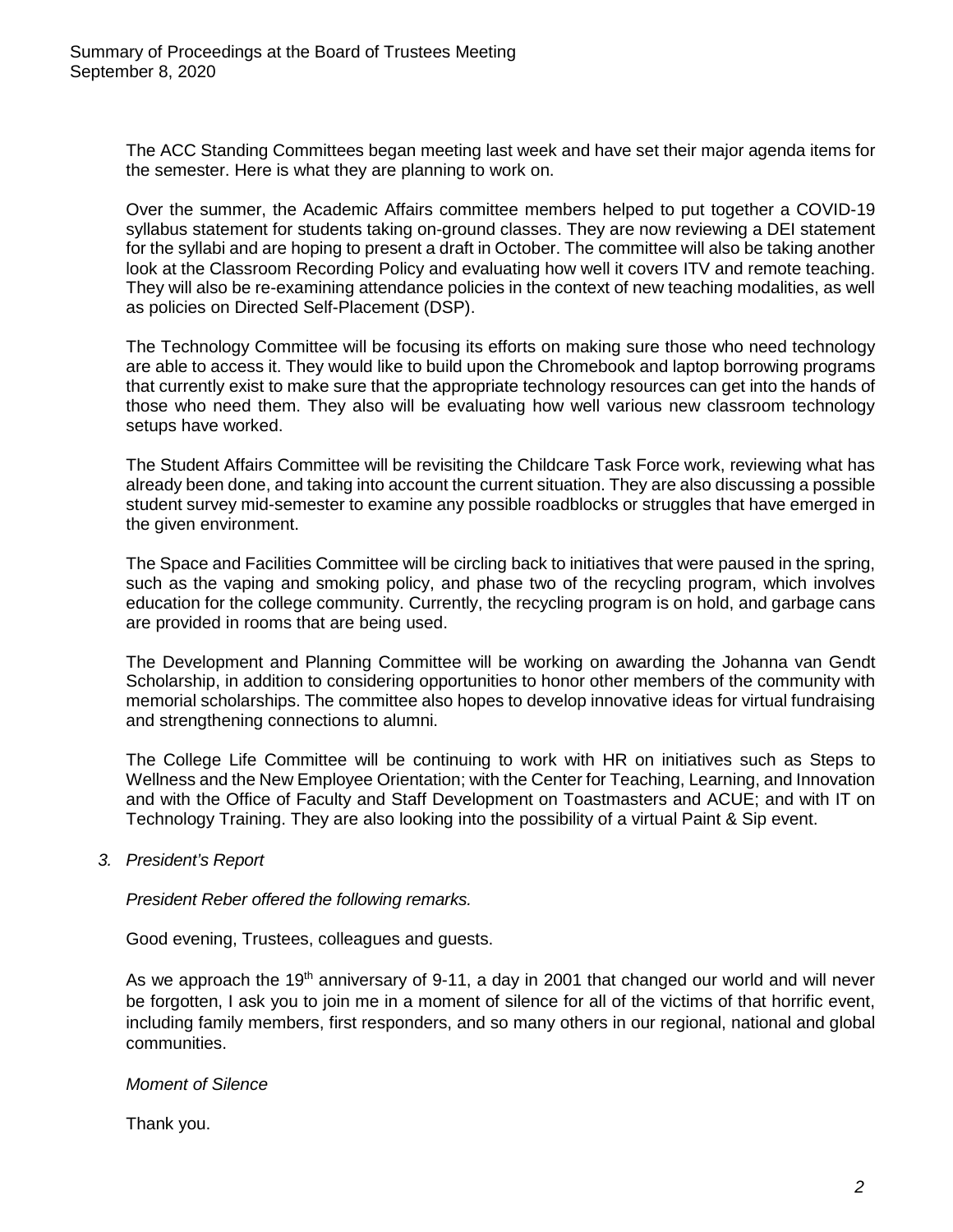It is wonderful to see you! Warren and Lauren, thank you for your remarks and for all you do for Hudson County Community College.

Last week, we began our new academic year, and we are off to a strong beginning in a time of enormous challenge. On August 28, nearly 300 faculty, staff and students attended College Service Day, our full day of professional development activities that we offer at the beginning of each new academic year. It was a particular honor for me to offer this year's State of the College address, which provided an opportunity to thank so many individuals and groups for their caring, collaborative, and often heroic work during the pandemic and beyond. This evening, I would like to share a few comments that I made at College Service Day.

All of us continue to contemplate how we might anticipate and navigate a "new normal." All members of our College community have been through a lot together, and I have been inspired every day by the caring and selfless acts of kindness by so many students, faculty, staff, Trustees, Foundation Directors and others. Throughout the pandemic, we have supported one another every step of the way. Together, we have never lost sight of our overarching goals, and our guiding principles of safety and student success. Working as one community in more ways than ever, we have stayed on top of rapidly changing and concerning dynamics, and, as a result, we have begun our new year in the best possible way. Together, we have achieved a host of notable outcomes.

For the fall semester, we are offering a mix of remote and on-ground courses and services. This is a balanced approach that students need, including the opportunity for all students to maintain academic progress and stay on course to achieve their academic goals.

Thanks to the leadership and approval of you, our Board of Trustees, we have supported our students financially. We have kept tuition level with no tuition and fee increases through at least next June. We have allocated millions of dollars in federal stimulus funds and money raised by our HCCC Foundation, through "Hudson Helps," to support our students with severe financial challenges to the fullest extent possible.

We have kept our food pantries open throughout the pandemic. Recently our volunteers in the food pantries began to provide HCCC community members with meals prepared by our faculty, staff and students in the Culinary Arts Institute.

We have purchased and delivered over 700 Chromebooks on loan to all students who have needed them in order to continue their studies online and remotely.

We have significantly exceeded recommendations of the Centers for Disease Control and other health agencies in our safety precautions, and have spent over \$3 million in federal stimulus funds for equipment and supplies to ensure that our campus is the safest possible environment for continued teaching, learning, and service.

Together, we have also achieved what is likely the most flexible possible range of supports, accommodations and outcomes for our employees. With the strong support of the County of Hudson, which increased the College's annual allocation of county appropriation funding by over 11%, or \$1.9 million for the coming year, we have held all employees harmless. We kept all full-time and part-time employees, including student employees, on the payroll throughout the pandemic.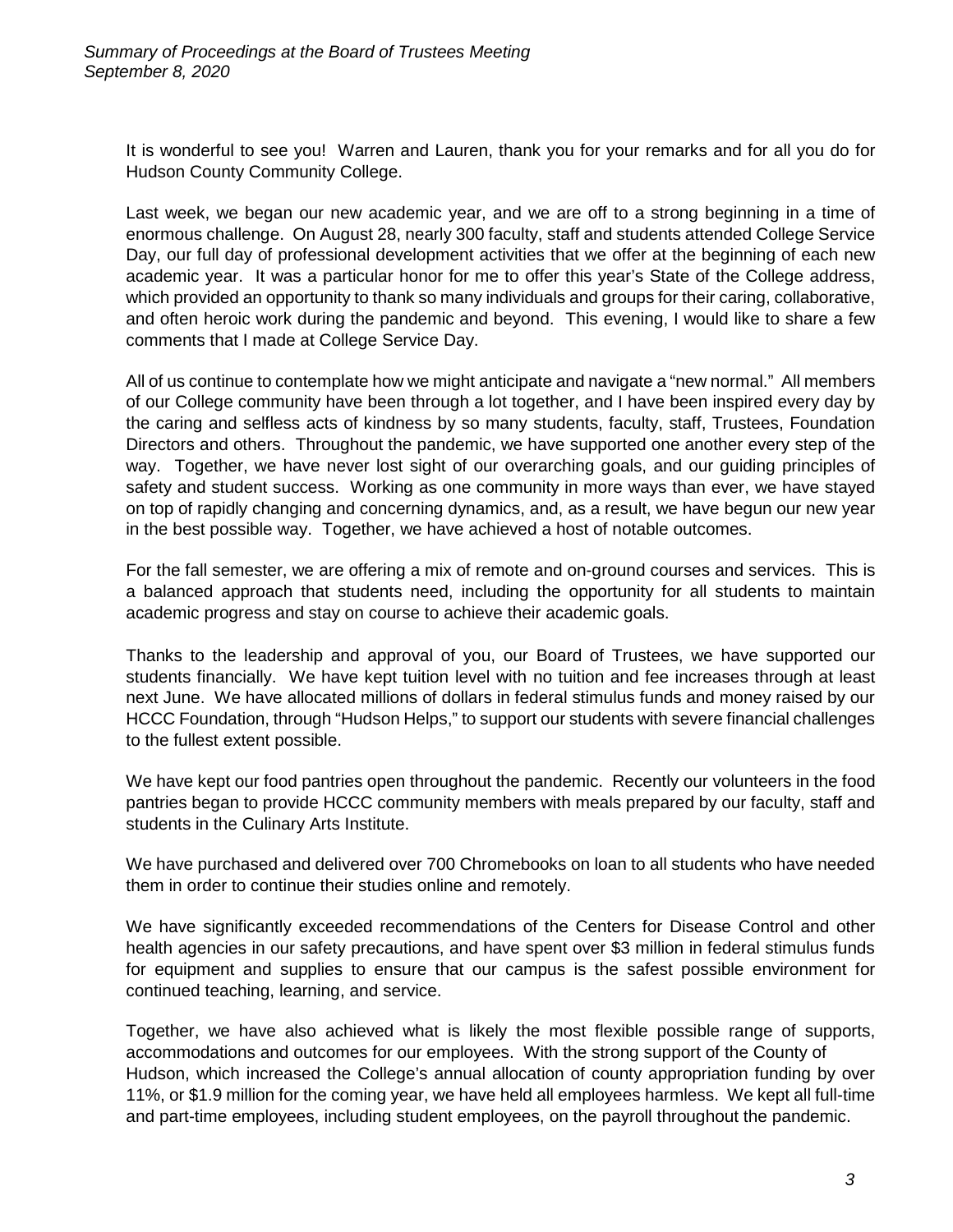We have offered all employees the option to continue working remotely throughout the pandemic, and, continuing through this fall, if necessary, for health, family care or other reasons. Since March, and continuing through the fall semester, we have offered employees the opportunity to care for family members and children without using accumulated sick or vacation time.

Trustees, we take pride in our leadership within the community college sector, and all of higher education, for modeling high standards in all areas: safety protocols; support for students and their ability to maintain academic progress; advanced training for those teaching and learning online; and safety, support and flexibility for our employees. Collectively, these outcomes are truly extraordinary. We came together as one community  $-$  as a family  $-$  to achieve these outcomes and support one another. Trustees, thank you for your strong leadership and support during this time of great challenge, and at all times.

While we were working and studying remotely throughout the spring and summer, we learned a great deal that will help us as we gradually navigate toward a "new normal." We have all grown in our understanding and use of technology in the delivery of our academic mission. We have learned new possibilities for removing barriers to student success and completion. We have learned how to reach and involve people who are not always able to participate in activities on the ground.

One of the many silver linings in our experience at this time of unprecedented challenge has been the phenomenal success of our Division of Continuing Education and Workforce Development, which continued its upward trajectory of program offerings and enrollment growth in a fully remote environment throughout the pandemic. I have invited HCCC's Dean of Continuing Education and Workforce Development, Lori Margolin, to offer remarks this evening. Lori and her team continue to lead and support creative and entrepreneurial initiatives that are serving our community and our College exceedingly well.

I have asked Lori to comment upon the work of her team to develop and expand industry partnerships, promote employee development, and strengthen workforce pipelines to HCCC credit programs. After Lori speaks, I will return for some brief final remarks.

*The following hyperlink, [Continuing Education and Workforce Development: Entrepreneurial](https://myhudson.hccc.edu/BOT%20Docs/Continuing%20Education%20and%20Workforce%20Development%20Entrepreneurial%20Initiatives%2C%209-8-20.pdf)  [Initiatives, \(9-8-20\),](https://myhudson.hccc.edu/BOT%20Docs/Continuing%20Education%20and%20Workforce%20Development%20Entrepreneurial%20Initiatives%2C%209-8-20.pdf) contains the report provided by Lori Margolin.*

## *President Reber resumed his remarks.*

Trustees and colleagues, during the coming year I look forward to our continuing work together to serve our students and our community, and to realize our collective vision and aspirations for Hudson County Community College. As we begin a new year together – new in so many ways – we continue our mission-central work as a community and family that focuses on student success; on diversity, equity and inclusion; and on other related priorities and values.

As always, I would be happy to entertain any questions or comments. Thank you.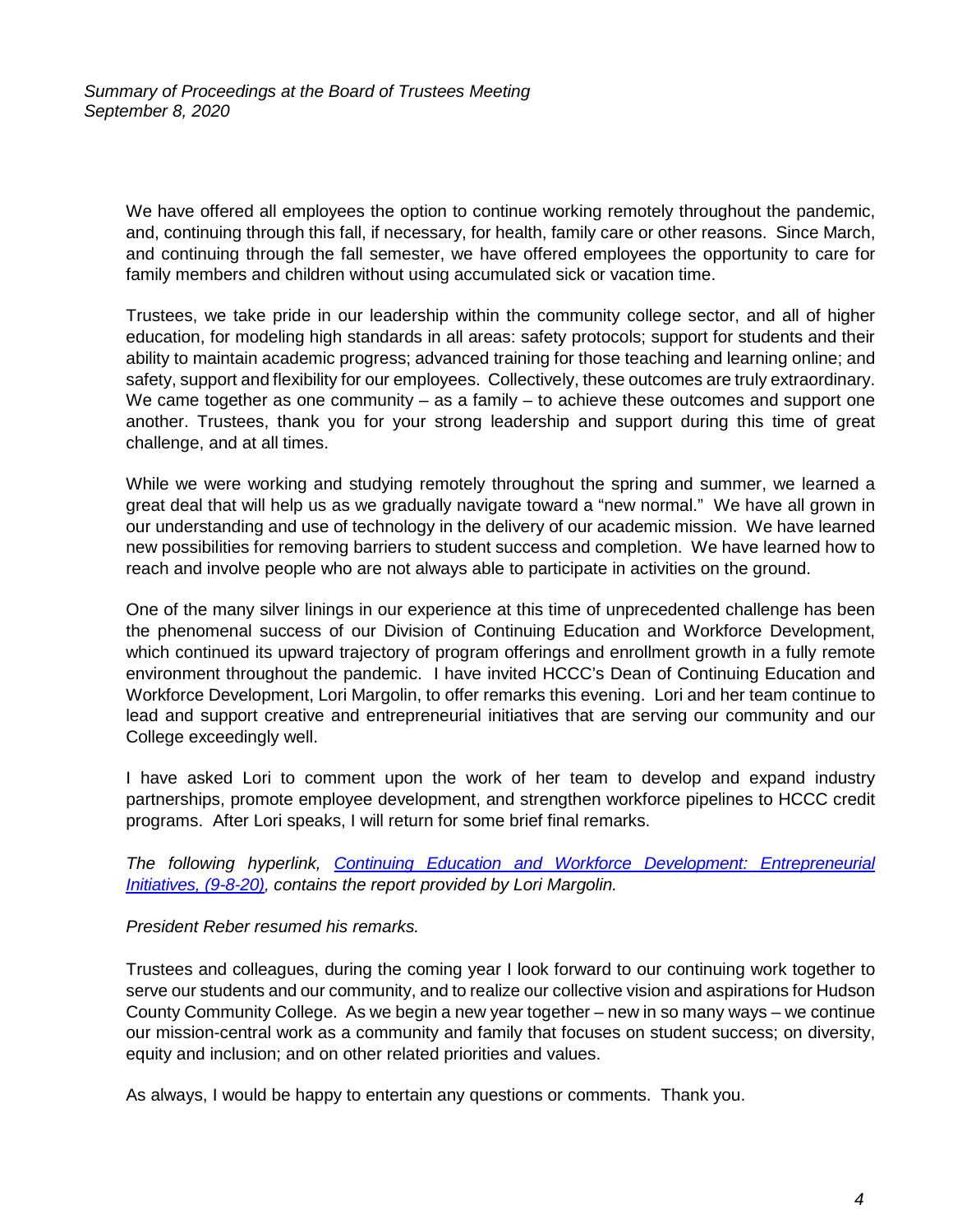## *Regular Monthly Reports and Recommendations*

- *1. The Minutes of the Regular Meeting of August 11, 2020 were approved.*
- *2. Gifts, Grants, and Contracts Report*

The College has received the following grant award:

**Title:** Early College Bridge Program

**Agency:** PNC Foundation

**Purpose of the Grant:** The funds are designated to support the Early College Bridge Program.

**College Administrator:** HCCC Foundation and Grants Staff

**College Contribution:** \$0

**Award Amount:** \$11,000 for One year

The following actions were taken concerning **fiscal, administrative, lease and capital recommendations** brought forward by the Administration and endorsed by the Finance Committee.

- 1. Resolution Authorizing Purchase of Interactive Projector Systems for Gabert Library Classrooms from Office Business Systems of Lincoln Park, New Jersey, to be funded by CARES Act Grant at a cost not to exceed \$24,132.00, was approved.
- 2. Resolution Authorizing Purchase of Water Remediation Services from Omega Environmental Services, Inc. of South Hackensack, New Jersey, to be funded by CARES Act Grant at a cost not to exceed \$61,000.00, was approved.
- 3. Resolution Authorizing Purchase of Water Sampling Services from Garden State Environmental of Little Falls, New Jersey, to be funded by CARES Act Grant at a cost not to exceed \$48,382.00, was approved.
- 4. Resolution Authorizing Purchase of Water Filters from Nephros of South Orange, New Jersey, to be funded by CARES Act Grant at a cost not to exceed \$30,400.00, was approved.
- 5. Resolution Authorizing Purchase of Portable Air Purifiers from Gil-Bar Industries of New York, New York, to be funded by CARES Act Grant at a cost not to exceed \$201,825.00, was approved.
- 6. Resolution Authorizing Purchase of Remote Help Desk Services from Ellucian Company, L.P. of Fairfax, Virginia, to be funded by CARES Act Grant at a cost not to exceed \$7,000.00 per month, was approved.
- 7. Resolution Authorizing Purchase of Laptops from CDW-G of Vernon Hills, Illinois, to be funded by CARES Act Grant at a cost not to exceed \$22,585.00, was approved.
- 8. Resolution Authorizing Purchase of Security Camera System for 20 Enos Parking Lot from Johnston Communications Voice and Data of Kearny, New Jersey, to be funded by CARES Act Grant at a cost not to exceed \$56,982.00, was approved.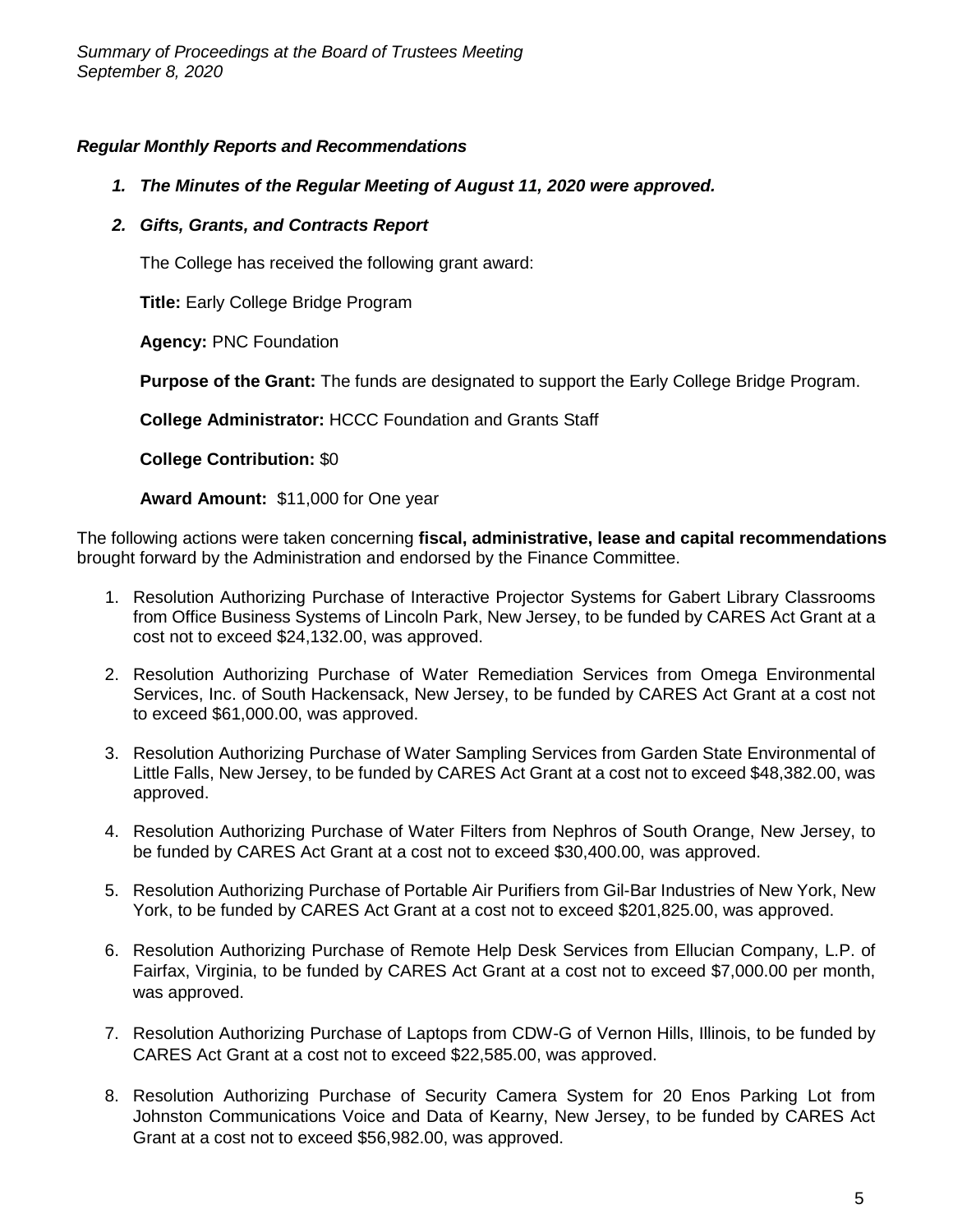- 9. Resolution Authorizing Renewal of Software License from CDW-G of Vernon Hills, Illinois, at a cost not to exceed \$22,174.00, was approved.
- 10. Resolution Authorizing Renewal of Maintenance Services for Fire Alarms from Johnson Controls, Inc. of Rockaway, New Jersey, at a cost not to exceed \$46,748.00, was approved.
- 11. Resolution Rescinding Agreement for December 2020 Commencement at New Jersey Performing Arts Center was approved.

The following actions were taken regarding **personnel recommendations** brought forward by the Administration and endorsed by the Personnel Committee.

- 1. The retirements of an Enrollment Support Assistant, and Assistant Director of Financial Aid, were approved.
- 2. Appointment of Temporary Full-time Faculty through Fall 2020 was approved.
- 3. Appointments of Part-time Staff through September 2021, as needed, were approved.
- 4. Appointments of New Hire Adjuncts were approved.

| <b>Current</b><br><b>Approved</b><br><b>Title</b> | <b>New Title/ Deleted Title (if</b><br>applicable) | Incumbent (If<br>applicable) | <b>Salary</b><br><b>Adjustment (If</b><br>applicable) | <b>Effective</b><br><b>Date</b> |
|---------------------------------------------------|----------------------------------------------------|------------------------------|-------------------------------------------------------|---------------------------------|
| College                                           | <b>Change Title: Clinical Site</b>                 |                              |                                                       |                                 |
| Lecturer                                          | Coordinator, Nursing                               |                              |                                                       |                                 |
| (one                                              | Program (position within the                       |                              |                                                       |                                 |
| position,                                         | Academic Administrative                            | No current                   | No current                                            | September                       |
| unaffiliated)                                     | Association)                                       | incumbent                    | incumbent                                             | 9, 2020                         |

5. The following Modification to the Staffing Table was approved.

- 6. Resolution on the Statement of Policy on Non-discrimination and Anti-Harassment was approved.
- 7. Resolution on the Statement of Policy on Sexual Harassment and Title IX was approved.
- 8. Resolution to Extend Certain Benefits to Eligible Part-Time Employees was approved.

The following actions were taken regarding **academic and student affairs** as brought forward by the Academic and Student Affairs Committee.

- 1. Resolution to Approve Agreement Between Hudson County Community College and International Brotherhood of Electrical Workers was approved.
- 2. Resolution to Approve Dual Admissions Agreement Between Hudson County Community College and New Jersey City University to Offer an A.S. Criminal Justice to B.S. Criminal Justice Degree Pathway for HCCC Students was approved.
- 3. Resolution to Renew Agreement Between Hudson County Community College and Fairleigh Dickinson University was approved.